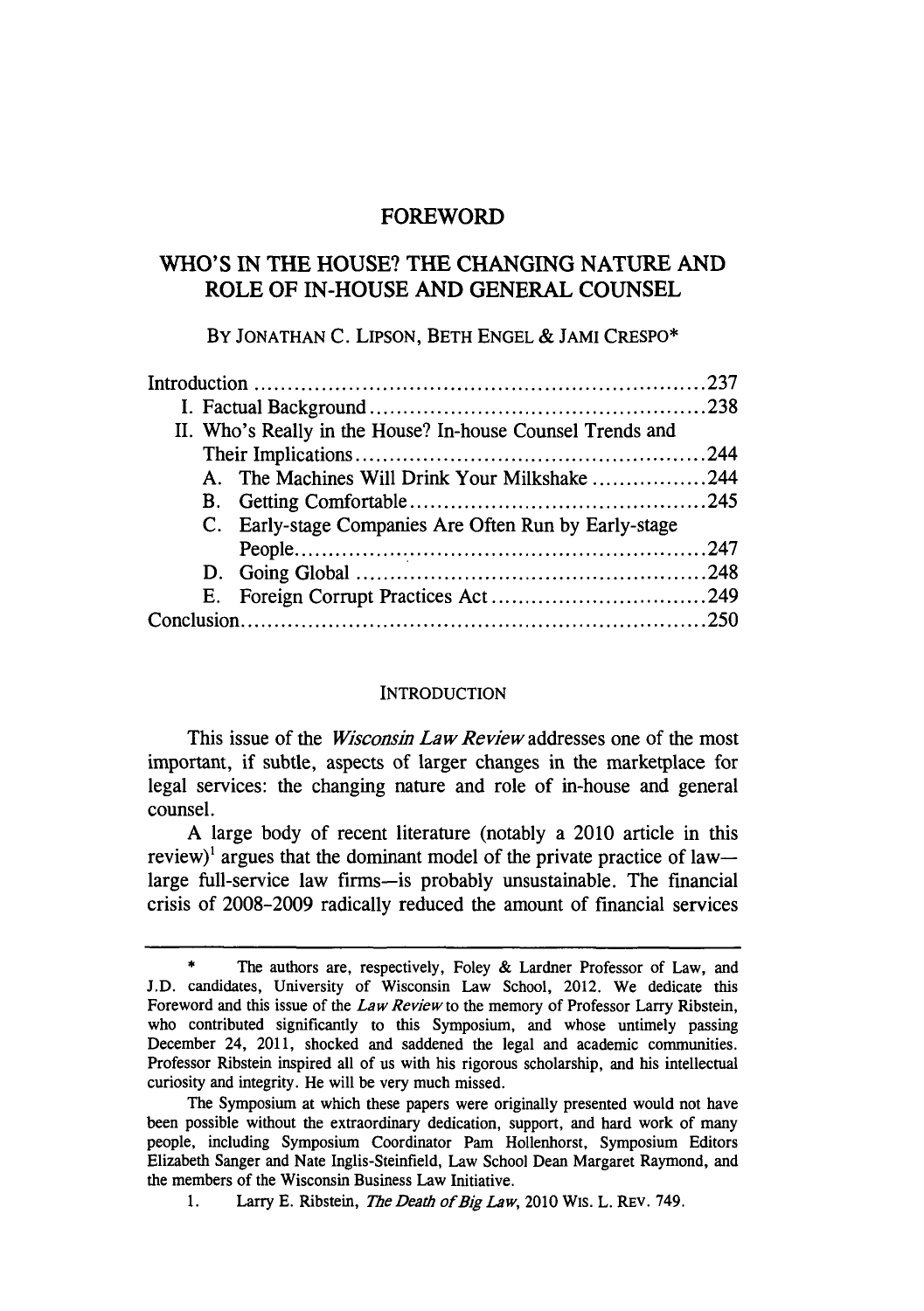work that kept many lawyers busy and wealthy. "Few industries have suffered more visibly from the financial meltdown of 2008-2009 than the nation's largest law firms (what this Article refers to as 'Big Law')," Professor Larry Ribstein opined in these pages in 2010.<sup>2</sup> Yet, these problems run deeper than the financial crisis. A variety of larger systemic changes, including in technology, globalization (outsourcing), and client cost consciousness, suggest that the future for the dominant model is bleak.<sup>3</sup>

To date, much of this work has focused on the supply side: what is happening to the sellers of legal services? If, as seems to be the case, the supply side is changing, it would be reasonable to expect to see change on the demand side as well. This Symposium issue of the *Wisconsin Law Review* builds on this literature by focusing on the demand side. Since the demand side is significantly influenced, if not determined, by in-house and general counsel, that is where the authors who have contributed to this Symposium look.

This Foreword briefly sets the stage for the balance of the issue, providing some factual background on changes in the role and function of in-house counsel. It also summarizes some of the highlights of the works that follow.

## I. **FACTUAL BACKGROUND**

The roles and duties of in-house counsel have changed significantly since the early decades of the twentieth century. As their functions changed, the views and prestige of in-house counsel also changed. Although disparaged and only moderately utilized for decades, in-house counsel now play important roles in the market for legal services. They perform a significant amount of companies' legal work and act as gatekeepers for companies' outsourcing of work to law firms.

In the first half of the twentieth century, in-house counsel held positive reputations and status. That status fell as corporations began looking to outside counsel for their legal work. In the 1930s, in-house counsel acted as both lawyers and business advisers and were well regarded and compensated by senior management. <sup>4</sup>The role of in-house counsel began to decline in the 1940s, however, as large law firms

<sup>2.</sup> *Id.* at 751.

<sup>3.</sup> *Id* at 752 ("[B]etter-informed clients and intensified competition in the global market for legal services, now threaten Big Law's already precarious equilibrium.").

<sup>4.</sup> Deborah A. DeMott, *The Discrete Roles of General Counsel,* 74 FORDHAM L. REV. *955,* 958 (2005).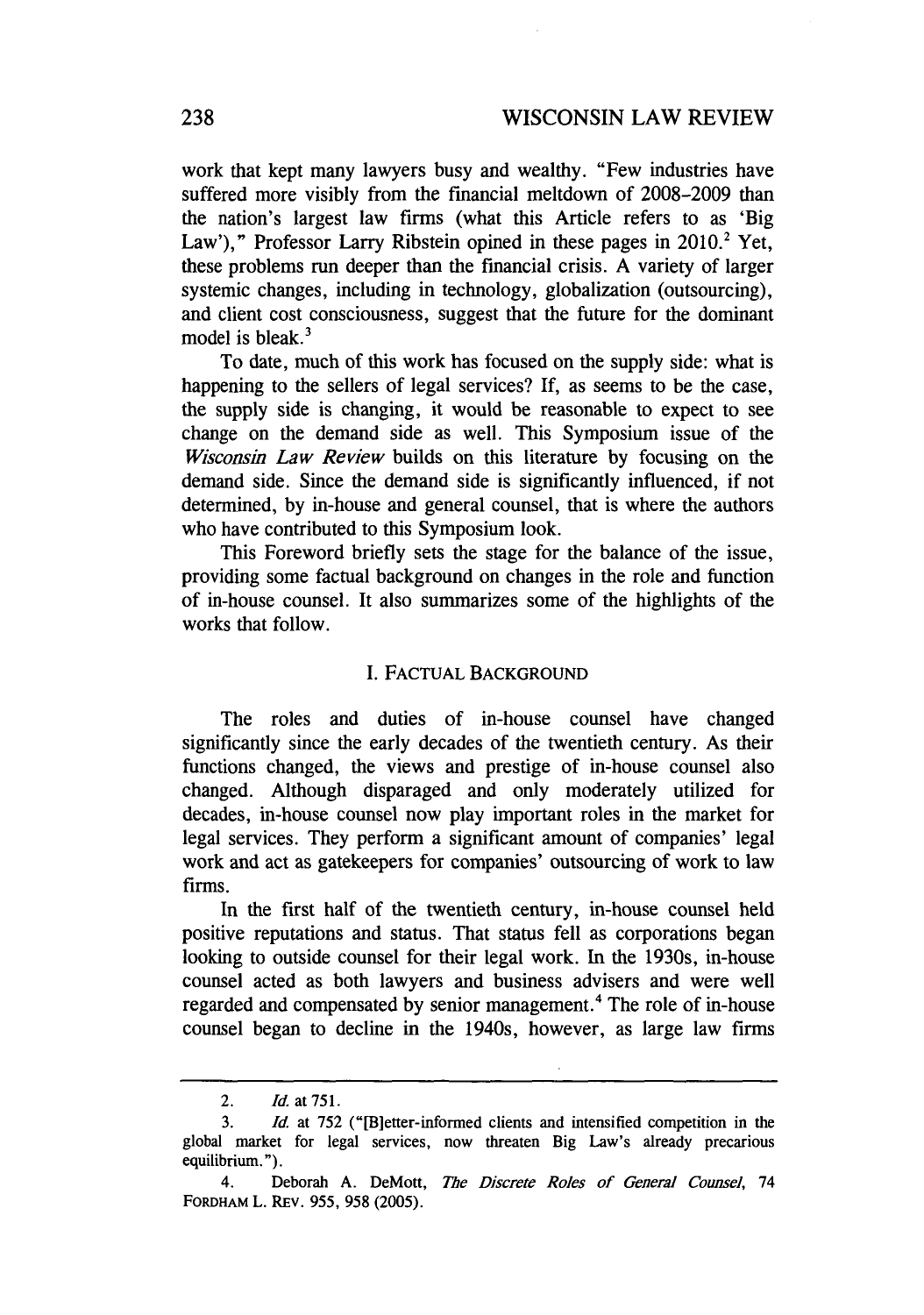sought to control corporate representation, thus limiting in house counsel duties to routine matters.<sup>5</sup> During this time and well into the 1960s, in-house counsel were viewed as inferior lawyers who failed to make partner at the outside law firms being used by the corporation.<sup>6</sup> Even in the 1960s, the companies who had in-house lawyers only had a few, and these lawyers generally gave a significant amount of legal work to outside counsel.<sup>7</sup>

With the increasing costs of legal services in the 1970s, in-house counsel's responsibilities expanded and corporate legal departments grew.<sup>8</sup> Corporations increased the size of their legal departments, which allowed the in-house lawyers to perform many of the typical, predictable legal services for the corporation.<sup>9</sup> The number of lawyers working in-house increased by forty percent between 1970 and 1980.<sup>10</sup>

In the 1980s, the in-house counsel's role in the corporation increased significantly." In-house lawyers not only acted as lawyers, but also became active in management.<sup>12</sup> They performed routine legal services, counseled the corporation on regulatory requirements, created compliance programs, and managed and reviewed outsourced legal services for the corporation.<sup>13</sup> In-house legal departments had greater control over the hiring of outside law firms and began spreading outsourced work across many firms in order to foster competition and drive down costs. 14 Corporations also began recruiting well-regarded

8. George P. Baker & Rachel Parkin, *The Changing Structure of the Legal Services Industry and the Careers of Lawyers,* 84 N.C. L. REv. 1635, 1654-57 (2006); Jonathan **P.** Bellis, *The Evolving Role of In-House Counsel: Adding Value to the Business, reprinted in* HILDEBRANDT INTERNATIONAL **1** (2003); Abram Chayes & Antonia H. Chayes, *Corporate Counsel and the Elite Law Firm,* 37 STAN. L. REV. 277, 277 (1985); DeMott, *supra* note 4, at 959-60.

9. Mary C. Daly, *The Cultural, Ethical, and Legal Challenges in Lawyering for a Global Organization: The Role of the General Counsel,* 46 EMORY L.J. 1057, 1059 (1997).

10. *Id.* 

<sup>5.</sup> *Id* at 959.

<sup>6.</sup> *Id at959-60;* Omari Scott Simmons & James D. Dinnage, *Innkeepers: A Unifying Theory of the In-House Counsel Role,* 41 SETON HALL L. REv. 77, 79 (2011).

<sup>7.</sup> Bernard A. Burk & David McGowan, *Big but Brittle: Economic Perspectives on the Future of the Law Firm in the New Economy,* 2011 CoLUM. Bus. L. REV. **1,** 78.

<sup>11.</sup> Tanina Rostain, *General Counsel in the Age of Compliance: Preliminary Findings and New Research Questions,* 21 GEO. J. LEGAL ETHICS 465, 470-71 (2008).

<sup>12.</sup> *See* John Gibeaut, *The Outside Looking In,* A.B.A. J., Aug. 2004, at 46, 46, 48; Daly, *supra* note 9, at 1061-62.

<sup>13.</sup> Daly, *supra* note 9, at 1061-62.

<sup>14.</sup> Baker & Parkin, *supra* note 8, at 1654-56; Rostain, *supra* note 11, at 470.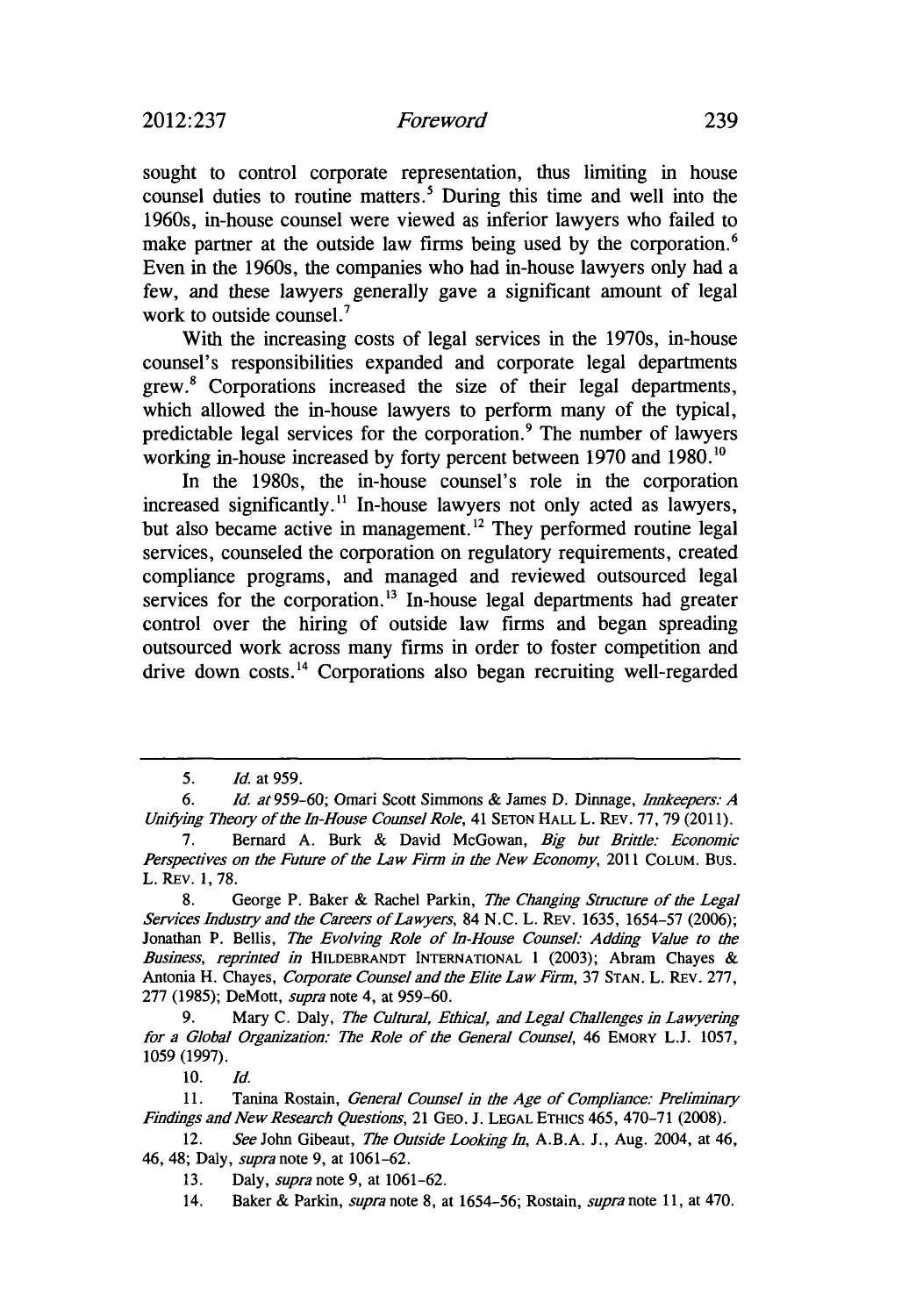partners to join their legal departments. 15 Between 1980 and 1991, the number of lawyers working in-house increased by 33%.<sup>16</sup>

So too did their status. According to Deloitte, the number of inhouse attorneys who are a member of senior management teams has risen over the past five years from  $47\%$  to  $62\%$ <sup>17</sup>. The percent of respondents who would first consult with corporate counsel if a serious legal or regulatory risk arose within the organization is also on the rise, moving from 59% to 82% over the past five years.<sup>18</sup> External law firms' influence fell from  $35\%$  to  $14\%$  in the same time period.<sup>19</sup>



*Figure 1: In-house Counsel Status* 

Source: Deloitte<sup>20</sup>

The economic downturn in the early 1990s, coupled with increasing internal and external legal costs, changed expectations

<sup>15.</sup> Rostain, *supra* note 11, at 470.

<sup>16.</sup> Daly, *supra* note 9, at 1059.

<sup>17.</sup> DELOITTE, DELOITTE GLOBAL CORPORATE COUNSEL REPORT 2011: How THE GAME Is CHANGING 8 (2011), *available at* http://www.deloitte.com/assets/Dcom-Australia/Local %20Assets/Documents/Services/Forensic/Deloitte \_Corporate\_ Counsel\_ Survey. pdf.

<sup>18.</sup> *Id.* 10.

<sup>19.</sup> *Id.* 14.

<sup>20.</sup> *Id.* 8, 10.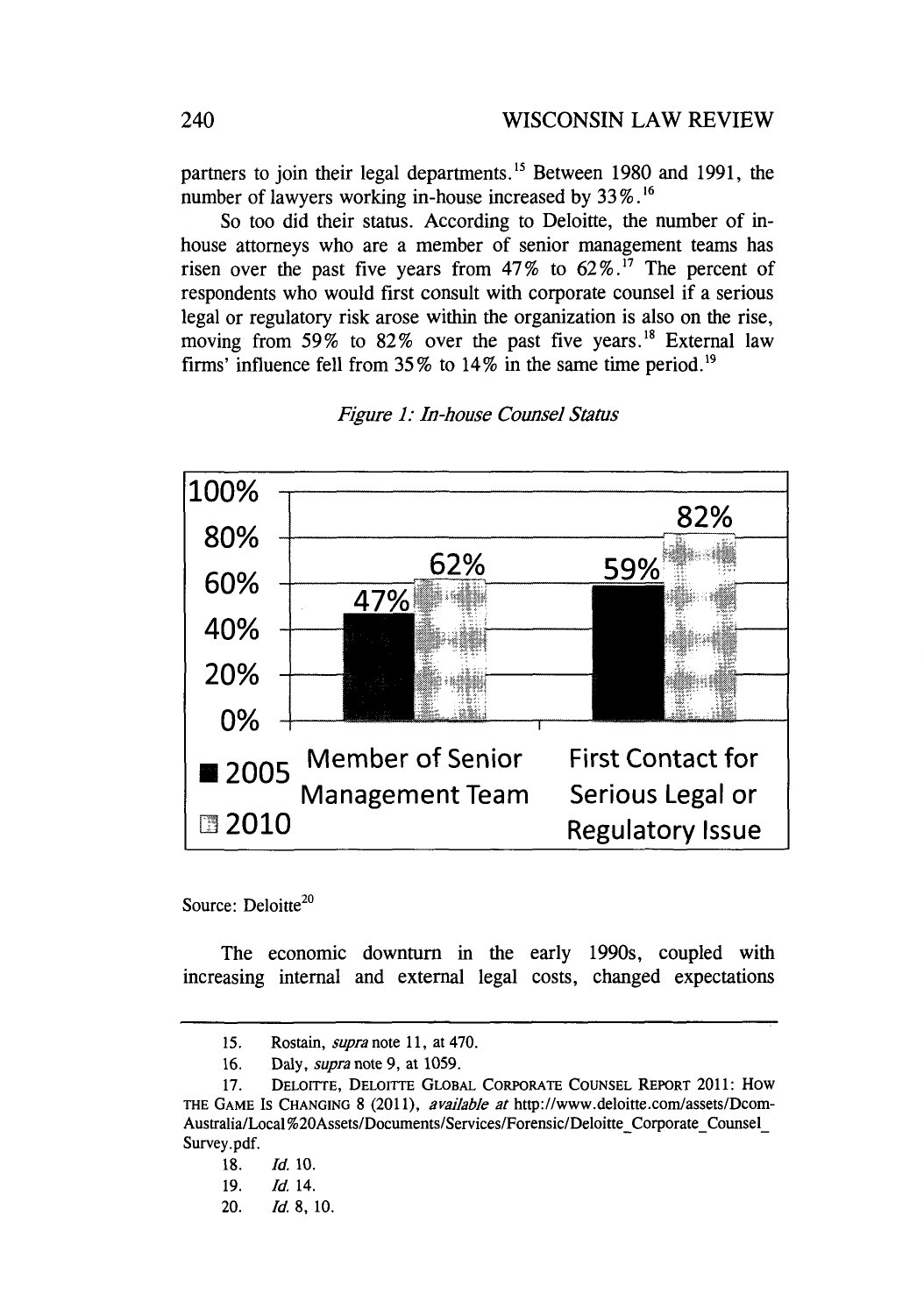around corporate legal functions.<sup>21</sup> Legal departments grew to be part of the corporate-wide management team.<sup>22</sup> The legal department had to account for its costs and every lawyer had to add value to the company to justify his or her presence in the department.<sup>23</sup> But with increased work came increased power. By bringing a significant amount of work in-house, corporations were free to select specialized law firms to handle their outside work without facing the informational barriers and costs that often prevented such moves in the past. $24$  The outside lawyers' power was being reduced, and law firms now had to compete for the work companies sent to firms.<sup>25</sup> Further, outside law firms often had to cut fees and submit to supervision over their work.<sup>26</sup> In-house counsel now occupied a powerful position, acting as both a key player in the business and as the guardian of the company's reputation and values.<sup>27</sup> Outside counsel now reported to the in-house counsel and depended on them for key information about the client's needs.<sup>28</sup>

With the rise of multinational corporations and expanding globalization, the possibility of fraud, ethical failures, and legal scandals within corporations grew.<sup>29</sup> To address the concern over inadequate corporate governance, legislatures and governments attempted to remedy the perceived errors with many new business laws and regulations. 30 Until the 1990s, corporations were only subject to the same penalties individual defendants faced, and no federal criminal laws existed to incentivize companies to comply with business laws and regulations. 31 Further, corporations were strictly vicariously liable for employee crimes committed within the scope of their employment and, therefore, corporations were resistant to adopting compliance programs that might uncover damaging evidence.<sup>32</sup>

Federal corporate criminal law, however, had changed by the mid-1990s. Under the new laws, corporations could benefit from adopting compliance programs. 33 Further, criminal regulations targeting business

27. *See id.* at 2084.

- 32. *Id.*
- 33. *Id.* at 101.

<sup>21.</sup> Bellis, *supra* note 8, at 1.

<sup>22.</sup> *Id.* 

<sup>23.</sup> *Id.; see also* Gibeaut, *supra* note 12, at 46.

<sup>24.</sup> *See* David B. Wilkins, *Team of Rivals? Toward a New Model of the Corporate Attorney-Client Relationship,* 78 FORDHAM L. REv. 2067, 2080-81 (2010).

<sup>25.</sup> *Id.* at 2081-82.

<sup>26.</sup> *Id.* at 2082.

<sup>28.</sup> *Id.* 

<sup>29.</sup> Simmons & Dinnage, *supra* note 6, at 99.

<sup>30.</sup> *Id.* 

<sup>31.</sup> *Id.* at 100.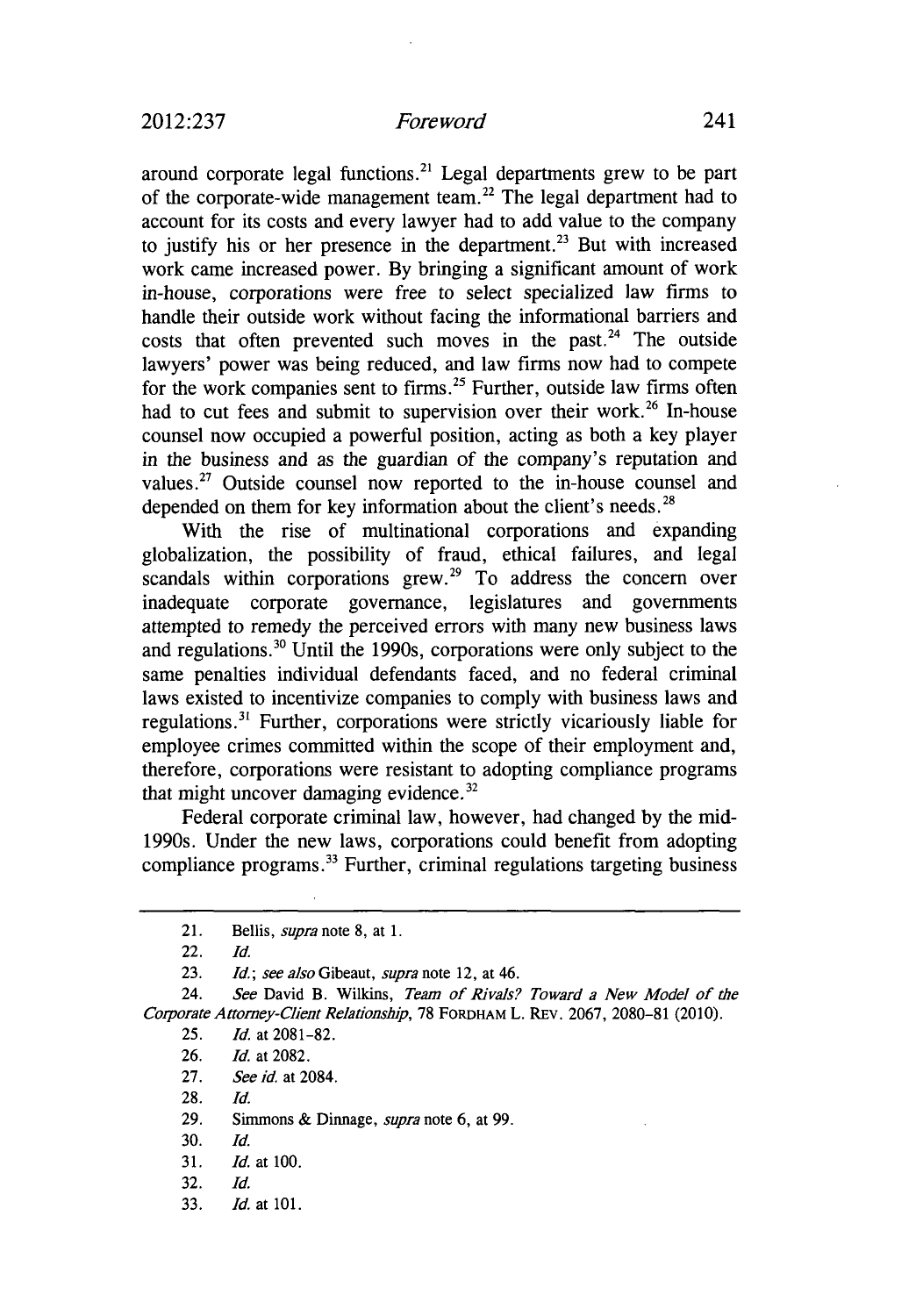practices like corruption, consumer and employee safety, and environmental protection increased the risk and cost of criminal violations. 34 Under the new laws, if a convicted corporation had an effective compliance program, the Federal Sentencing Guidelines for Organizations reduced the criminal fine.<sup>35</sup> Similarly, amnesty programs, coupled with incentives and immunities for whistleblowers, heightened the risks for corporations, which now had an added interest in identifying criminal behavior.<sup>36</sup> The Sarbanes-Oxley Act in 2002 continued this trend, enhancing auditing requirements for publicly traded corporations, leading to increased attention on internal controls and legal compliance.<sup>37</sup>

With the changing legal landscape, the need for in-house legal counsel increased significantly. 38 The legal skills and greater internal expertise of in-house counsel helped corporations control costs and manage legal threats.<sup>39</sup> In-house counsel assisted corporations in detecting actions within and by the corporation that could lead to corporate liability. 40 Further, in-house counsel could advise clients on a daily basis regarding compliance issues.<sup>41</sup> Although law firms offered these services, the costs of legal compliance expanded, and in-house counsel provided a lower cost alternative. 42

In the early 2000s, the stock market crash, unemployment, and the September 11, 2001, terrorist attack further changed the legal market. These affected both individuals and businesses, and companies reacted to this change by cutting costs.<sup>43</sup> This, in turn, meant in-house legal departments needed to reduce spending. 44 As corporations sought to reduce legal costs, in-house legal departments began handling a greater portion of the corporations' duties.<sup>45</sup> Currently, controlling spending on outside legal work is a top priority for in-house counsel. 46 Over the last decade, corporations have been using in-house lawyers to complete

- 44. *Id.*
- 45. Baker & Parkin, *supra* note 8, at 1654.

46. *See* Steven L. Schwarcz, *To Make or to Buy: In-House Lawyering and Value Creation,* 33 J. CORP. L. 497, 503-506 (2008).

<sup>34.</sup> *Id.* 

<sup>35.</sup> *Id.* 

<sup>36.</sup> *Id.* at 102.

<sup>37.</sup> *Id.* at 104.

<sup>38.</sup> *Id.* at 99.

<sup>39.</sup> *Id.* at 105.

<sup>40.</sup> *Id.* at 102.

<sup>41.</sup> Daly, *supra* note 9, at 1061; *see* Simmons & Dinnage, *supra* note 6, at 105-06.

<sup>42.</sup> *See* Simmons & Dinnage, *supra* note 6, at 99.

<sup>43.</sup> Gibeaut, *supra* note 12, at 46.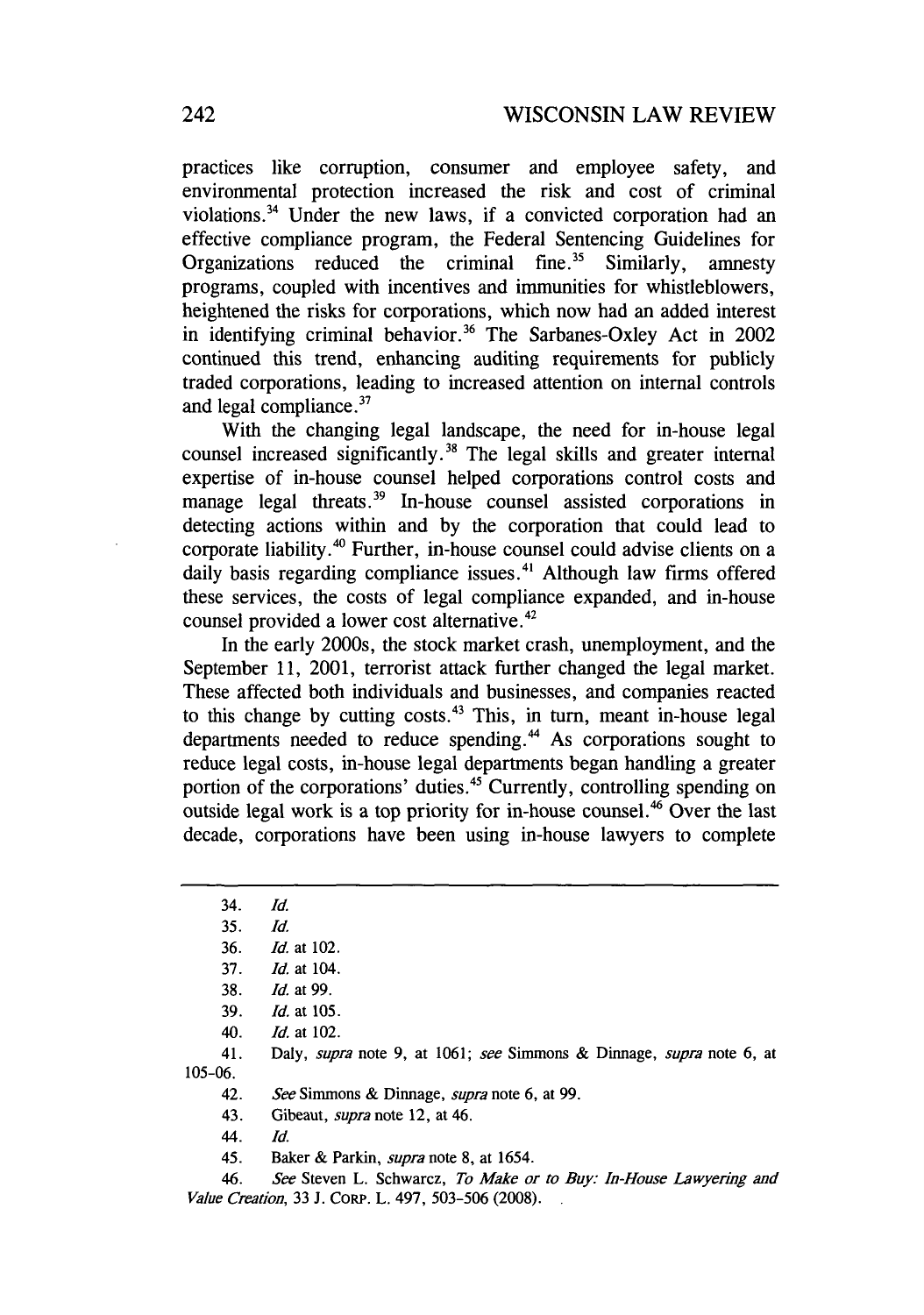more and more of their transactional work.<sup>47</sup> One survey shows that about sixty-eight percent of transactions are currently performed inhouse. 48 Between 1997 and 2006, the 200 largest law departments in the United States increased their number of in-house counsel by an average of 4.8% per year. $49$ 

Today, the demand side-the buyers of legal services-call most of the shots. In-house counsel decide what work should be performed inhouse and which firms should be used for outsourced work.<sup>50</sup> While most routine transactional work is kept in-house, specific types of matters tend to be outsourced. Litigation is the largest legal service for which corporations utilize outside counsel.<sup>51</sup> Corporations typically outsource matters that are large, complex, or specialized. $52$ Additionally, they use outside law firms when their legal departments need extra capacity.<sup>53</sup> Finally, companies refer work to outside law firms for their geographic scope and regional expertise. 54

In a sense, we have gone back to the future. In the early part of the twentieth century, in-house lawyers were well respected and highly compensated. As private law firms grew in size and stature, however, they in effect took work from their clients. In-house counsel came to be viewed as inferior, handling limited, routine tasks. With increasing costs, economic downturns, and new business regulations, however, inhouse lawyers benefited by gaining significantly more legal work in both business transactional and compliance areas.

In-house lawyers today are again well respected in their field for their internal expertise and management, and they maintain a large degree of control over corporations' legal work. As one author has noted, "Today the [in-house counsel position] attracts well-known partners from elite corporate firms, typically carries a senior title within the corporate hierarchy, and is associated with significant prestige within the legal profession."<sup>55</sup>

<sup>47.</sup> *Id.* 

<sup>48.</sup> *Id.* 

<sup>49.</sup> *Analysis of the Legal Profession and Law Firms (as of 2007)*, HARV. L. SCH. PROGRAM ON LEGAL PROF., http://www.law.harvard.edu/programs/plp/ pages/statistics.php#wlw (last visited Nov. 7, 2011).

<sup>50.</sup> Schwarcz, *supra* note 46, at 500.

<sup>51.</sup> Simmons & Dinnage, *supra* note 6, at 126.

<sup>52.</sup> Baker & Parkin, *supra* note 8, at 1655.

<sup>53.</sup> *See id* 

<sup>54.</sup> *Id* 

<sup>55.</sup> Rostain, *supra* note 11, at 465.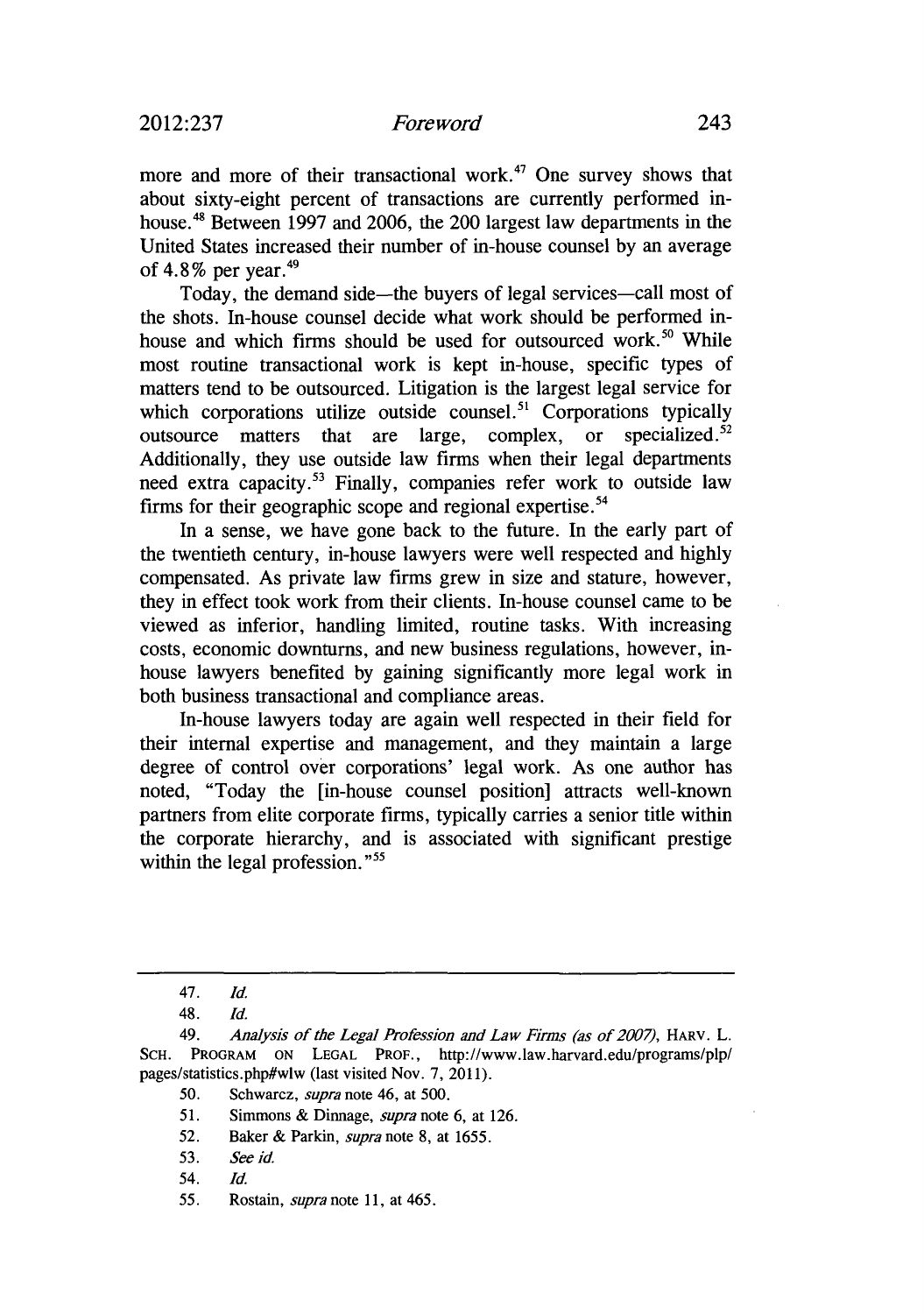### II. **WHO'S** REALLY IN THE **HOUSE? IN-HOUSE** COUNSEL **TRENDS AND THEIR IMPLICATIONS**

The contributions to this Symposium capture and interpret many of these important changes chiefly from the perspective of those driving the change: in-house and general counsel. The works that follow help paint a picture of the nature and consequences of the changes in the inhouse counsel role covering, among other things, changes in the market for legal services; in-house counsel and crisis prevention and management; how (and how often) startups use in-house counsel; inhouse counsel overseas; and the special set of concerns for in-house counsel created by the Foreign Corrupt Practices Act. While every paper makes a thoughtful contribution to the literature on in-house counsel (and, by inference, literature on professionalism and the market for legal services), a few highlights follow.

### A. *The Machines Will Drink Your Milkshake*

Professor Ribstein's *Delawyering the Corporation*<sup>56</sup> continues to build a model of the future of lawyering that differs fundamentally from the one we (think we) know today. As with his 2010 piece for the  $Law$ *Review, The Death of Big Law,* Ribstein envisions a world with fewer lawyers who, in tum, do less lawyering, except in especially complex or contentious projects. 57

Here, Professor Ribstein argues that advances in information technology will empower computers to displace lawyers, generally. As this occurs, law-trained employees (LTEs)—especially those in-house will increasingly find themselves looking for (and doing) non-legal work; conversely, to the extent humans interact with the machines, those humans may not be lawyers, but instead trained in business, engineering, systems analysis, and so on.<sup>58</sup>

"This initially expanded in-house counsel's power as the corporation's main connection with the multifaceted market for legal services and technology," Professor Ribstein notes.<sup>59</sup> But just as technology helped in-house counsel take power from outside lawyers, it is promoting corporate lawyers' evolution. Many compliance and transactional tasks that expanded inside lawyers' jobs are being

59. *Id.* 

<sup>56.</sup> Larry E. Ribstein, *Delawyering the Corporation,* 2012 **Wis. L.** REv. 305.

<sup>57.</sup> *Id.;* Ribstein, *supra* note 1.

<sup>58.</sup> Ribstein, *supra* note 56, at 307 ("This Article focuses on a particular aspect of the evolving role of in-house counsel-the emerging technology of corporate legal services and its move from individualized legal advice to legal information products which do not necessarily involve the participation of conventional lawyers.").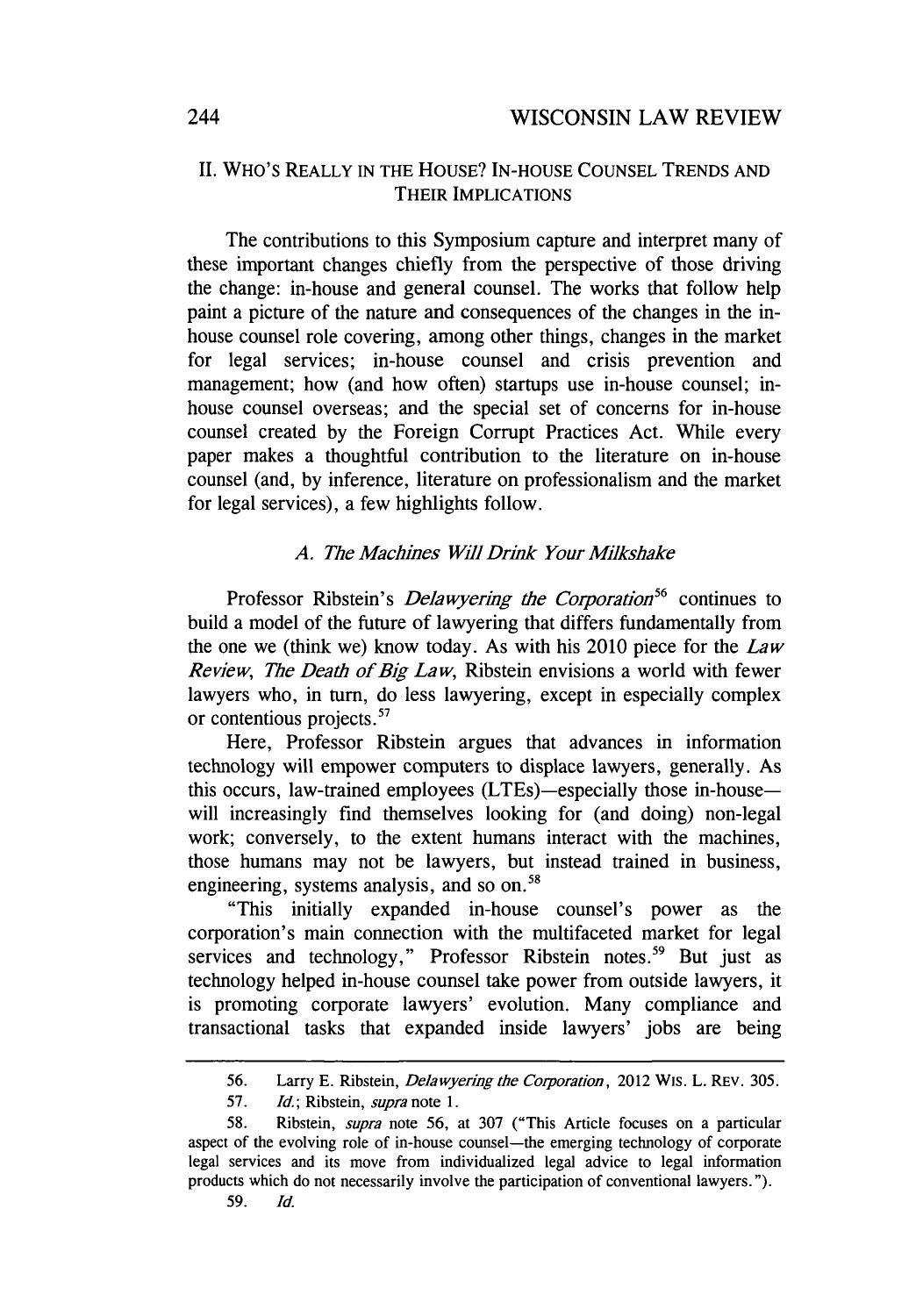replaced by new technologies. By reducing the role of specialized legal expertise, technology could help transform legally trained employees from lawyers to business people.<sup>60</sup>

Among other things, Professor Ribstein observes, this may reduce the likelihood that a company receives "independent" advice from an "emissary from the legal system," who in effect serves two masters: the employer/client and the legal system itself. 61 Law-trained employees (and those who are not) will become increasingly "embedded" in the company and perhaps focused less on law as such, and more on the business of the company. 62

Many might find disturbing this prospect of a world in which nonlawyers capture lawyers' work or, in Daniel Plainview's immortal words someone (or something) is drinking lawyers' milkshake without them ever realizing it.<sup>63</sup> Not Ribstein. In typically sharp and provocative fashion he identifies a number of underappreciated potential benefits of a world with (fewer) lawyers, even those who may be "embedded" in the company. For example, he argues that this might reduce regulatory overhang in needlessly costly "excess" compliance efforts that lawyers might advocate.<sup>64</sup> Moreover, those performing the legal work may be taken more seriously by their business colleagues because "embedding implies a fundamentally more intimate connection to the company. "65

#### *B. Getting Comfortable*

As one would expect, Ribstein's analysis depends on certain assumptions about likely human behavior. As he has done in many

64. Ribstein, *supra* note 56, at 326 ("They would, accordingly, encourage corporations to engage in compliance only up to the point where expected benefits exceed expected costs and not to engage in extra compliance beyond this point for the sake of good corporate citizenship.").

65. *Id.* at 327 ("[A]dvice by legally trained people who think like business people may be accorded more weight in corporate decision-making than conventional 'legal' advice. And these employees may be able to construct better compliance systems than lawyers who have an interest in firms' violating the law and needing costly legal advice.").

<sup>60.</sup> *Id.* 

<sup>61.</sup> *Id.* at 306.

<sup>62.</sup> *Id.* at 330 ("As software takes over the mechanical tasks lawyers once did and leaves them free to focus on business strategy, other law-trained people will evolve from mechanics to architects.").

<sup>63.</sup> *Memorable Quotes for There Will Be Blood,* IMDB, http:// www.imdb.com/title/tt0469494/quotes (last visited Feb. 15, 2012) ("Here, if you have a milkshake, and I have a milkshake, and I have a straw. There it is, that's a straw, you see? You watching?. [sic] And my straw reaches acroooooooss the room, and starts to drink your milkshake.. I.. drink.. your.. milkshake!").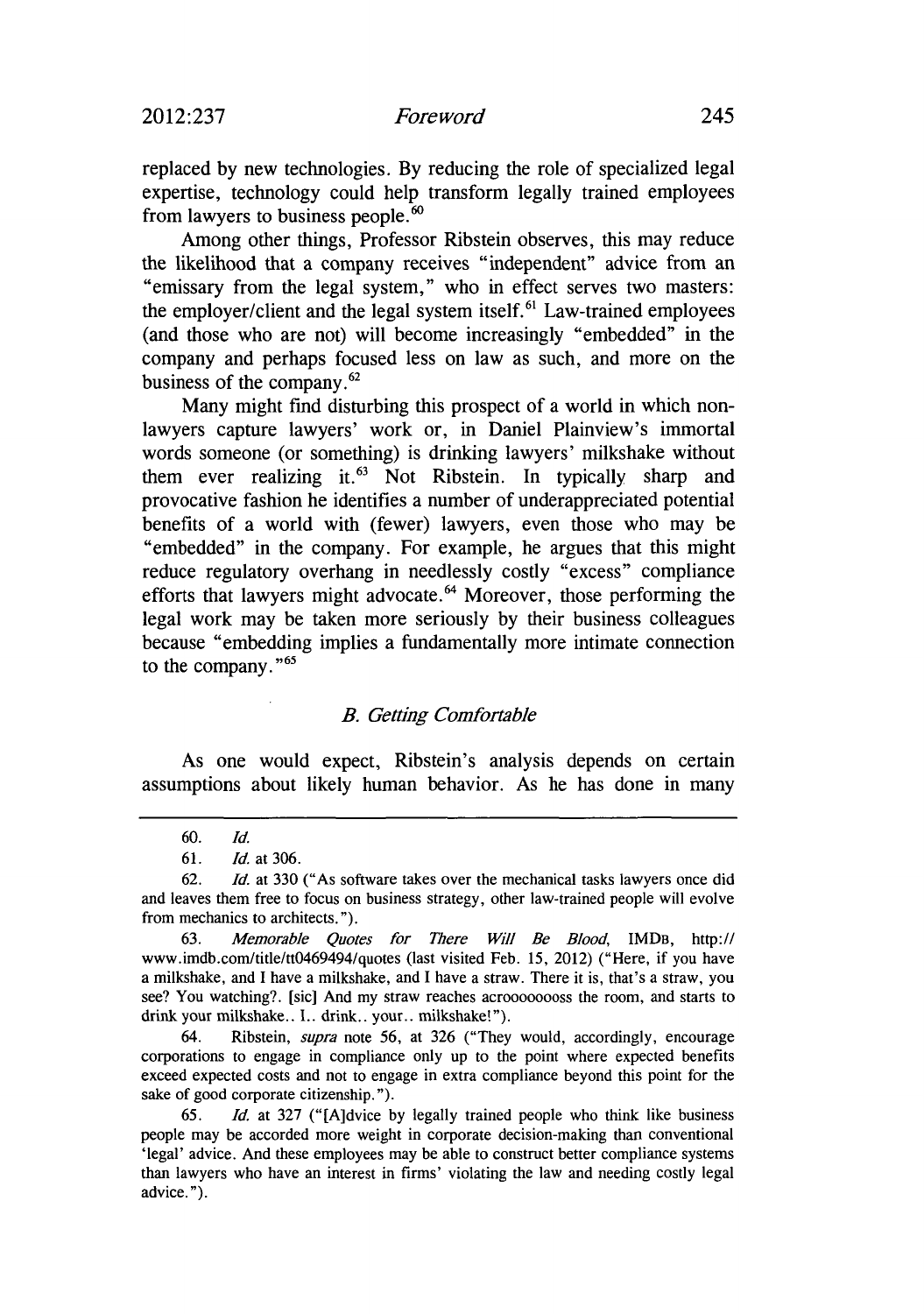other contexts, Professor Donald Langevoort imports insights from cognitive science to provide a richer and more nuanced picture of the behavior of in-house counsel in the period leading up to and during the credit crisis.

Langevoort reminds us that crises or scandals are often punctuated by a persistent question: "Where were the lawyers?"<sup>66</sup> It is not difficult to imagine that in the case of the credit crisis, lawyers were either incompetent or perhaps even corrupted. $67$  Langevoort sees another possible explanation: a failure of "contemporaneous appreciation and awareness. "68 According to Professor Langevoort, in-house lawyers may have become too comfortable with their clients and transactions, "cognitive[ly] co-dependent" on their clients, and thus incapable of objectively appreciating the risks that were being taken.<sup>69</sup> This follows from the various forms of motivated thinking most likely to be rewarded in large, complex corporate environments:

we admire those who display intensity, passion, and commitment. The key point, on which I have elaborated at length elsewhere, is that this is a risky inference, and the cause of many judgmental mistakes. Intensity, passion, and commitment are associated with unrealistic situational construals, especially as they relate to risk. They suggest the presence of overconfidence, which is a positive trait in the corporate promotion tournament-and in greasing the corporate culture-but, once again, can be very dangerous when factored too readily into a compliance assessment. What lawyers and other gatekeepers need to learn, I argue, is how to see these appealingly benign traits as potential risk markers rather than reasons to defer.<sup>70</sup>

Langevoort cannot solve the problems presented by these psychological phenomena. He does, however, offer a research agenda that should be intriguing and helpful to anyone wishing to develop a more robust appreciation for the causes of behavior by lawyers that seems questionable or difficult to explain. Perhaps the most interesting of these involves deeper paradoxes built into the incentive structures in which in-house counsel work. "[W]hat," he asks,

<sup>66.</sup> Donald C. Langevoort, *Getting (Too) Comfortable: In-house Lawyers, Enterprise Risk, and the Financial Crisis,* 2012 Wis. L. REV. 493.

<sup>67.</sup> *Id.* 

<sup>68.</sup> *Id.* at 496.

<sup>69.</sup> *Id.* at 497.

*<sup>10.</sup> Id* at 508.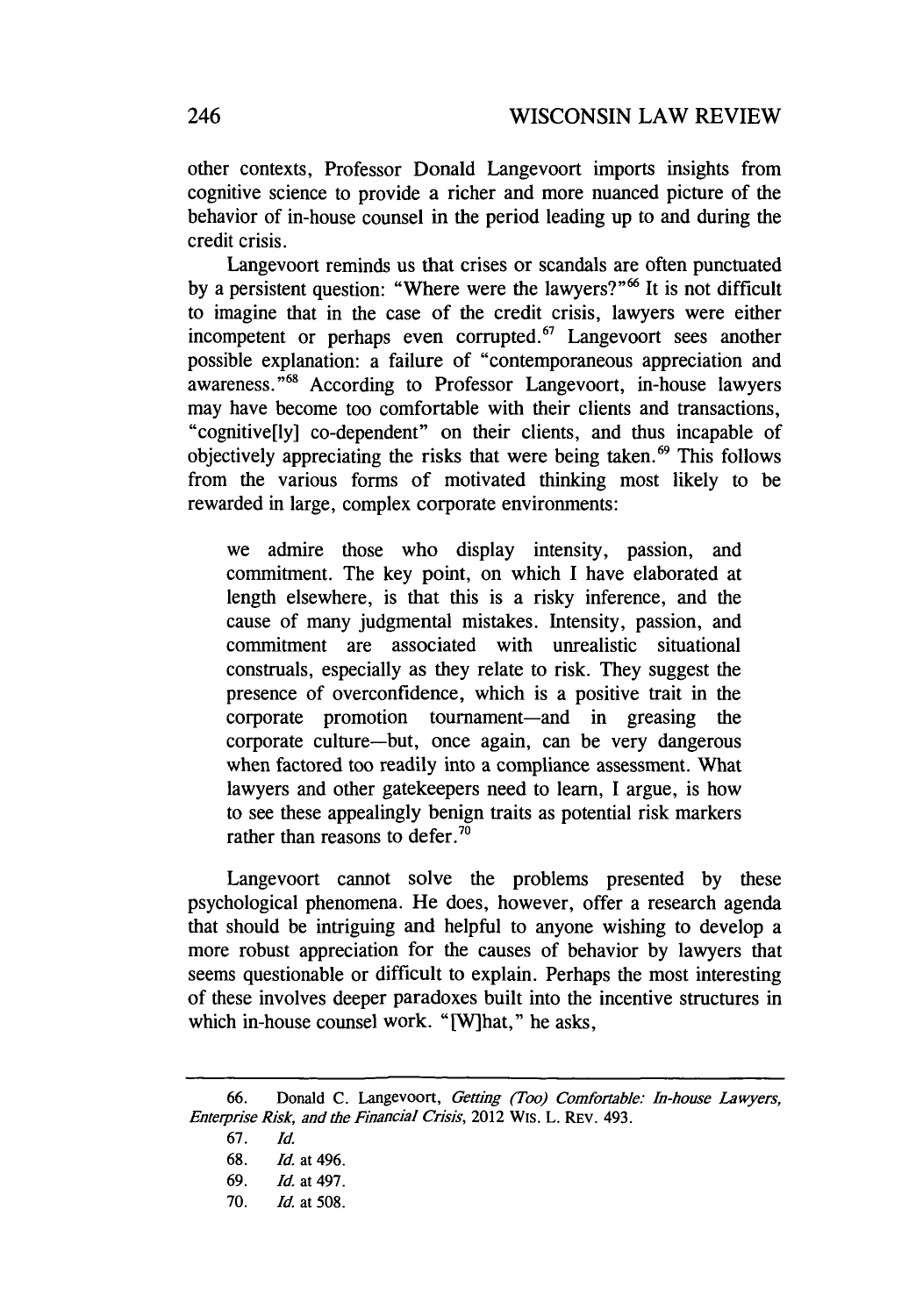### 2012:237 *Foreword*

is the career progression by which someone becomes a CLO (or part of the senior legal team), and are there particular traits associated with making it to the top? Though discouraging to contemplate, it is quite possible that an adaptive survival instinct is the ability to get comfortable with risky courses of action-not to be so much of a worrier, even if worry is what the situation deserves. $71$ 

### C. *Early-stage Companies Are Often Run by Early-stage People*

Not all in-house counsel work in large, complex companies. Thus, Professor Darian Ibrahim's contribution, on the empirics of inhouse counsel at start-ups, presents a unique snapshot of the ways that comparatively small consumers of legal services decide whether, and how, to deal with the in-house counsel function.<sup>72</sup>

Professor Ibrahim surveyed executives at 1,678 start-ups (defined as those having taken in at least \$5 million in venture financing between 2006 and 2008 as reported in the VentureX database).<sup>73</sup> Given their capital constraints, most startups that responded (72%) indicated that they did not have in-house counsel.<sup>74</sup> Those who did have in-house counsel mostly (63% of respondents) indicated that their work was primarily transactional, not litigation. *<sup>75</sup>*

This is interesting because it tends to support the surmise that transactional work that is not especially complex or difficult will move from large firms to companies. Consistent with a view that lawyers will increasingly "embed" in their clients' businesses, Professor Ibrahim's respondents who did have in-house counsel overwhelmingly (93.8%) indicated that they did so because working in house enhanced attorneys' understanding of the business which, in tum, created its own efficiencies. <sup>76</sup>

Professor Ibrahim also explores a third path that start-ups might take: the use of so-called "rent-a-GCs," a "hybrid" option that constitutes an outside law firm composed of mostly former in-house counsel.<sup>77</sup> Firms such as Outside  $GC^{78}$  recognize that startups will have

<sup>71.</sup> *Id.* at 516.

<sup>72.</sup> Darian M. Ibrahim, *How Do Start-ups Obtain Their Legal Services?2012*  **WIS.** L. REV. 333.

<sup>73.</sup> *Id.* at 343.

<sup>74.</sup> *Id.* at 345. Of those who indicated they did not have in-house counsel, 83% said the primary reason was that such a position was not cost-justified. *Id.* at 346.

<sup>75.</sup> *Id.* at 345.

<sup>76.</sup> *Id.* at 349.

<sup>77.</sup> *Id.* at 351-52.

<sup>78.</sup> OUTSIDE GC, http://www.outsidegc.com/ (last visited Feb. 15, 2012).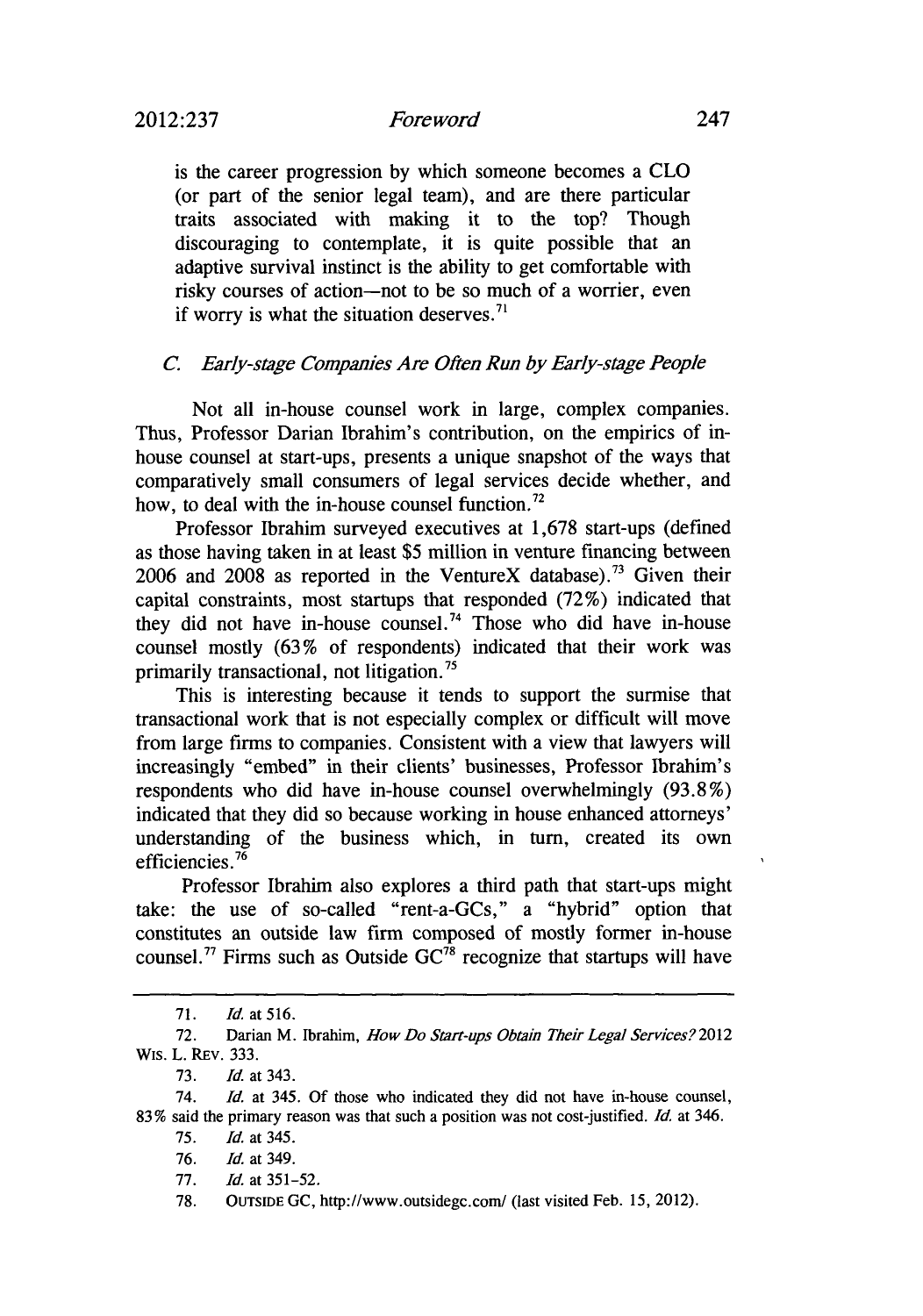legal needs that in-house counsel may well effectively fulfill, but lack the budgets to employ them full-time. Having access to attorneys with in-house experience on a usage basis provides efficiencies for the clients and diversity for the attorneys doing the work. The need for this access, however, can be critical, as start-ups often have legal problems every bit as serious as larger companies, if not more so. As Bill Stone, founder of Outside GC and a panelist at the Symposium observed wryly: "early-stage companies are often run by early-stage people."<sup>79</sup> Having access to the experience of GCs on a metered basis may be an important innovation that solves a variety of problems confronting startups.

### D. Going Global

At perhaps the other end of the economic spectrum from start-ups will be multinational firms, especially those based overseas, with a growing appetite for legal services and a variety of menu options from which to choose. This is the table Professor David Wilkins sets for us in his fascinating paper on the work of "GLEE," the project on globalization, lawyers, and emerging economies. 80 GLEE is, according to Professor Wilkins, "a multinational and multidisciplinary empirical research initiative that seeks to understand how globalization is transforming the market for corporate legal services in important emerging economies, and how this transformation is in tum reshaping other key sectors of the legal service industry in these countries, and the global market for legal services generally. "<sup>81</sup>

The question is profoundly important because we frequently assume that the U.S. model of legal services—"Cravathism" in the case of full-service private firms, or the developing model of in-house counsel-is the preferred model for adaptation elsewhere.<sup>82</sup> Thus, just as U.K. firms share many features with large U.S. firms, we might

82. *Id.* at 256-57.

<sup>79.</sup> Bill Stone, Statement at the University of Wisconsin Law School Symposium: Who's in the House? The Changing Nature and Role of In-house and General Counsel (Nov. 18, 2011).

<sup>80.</sup> David B. Wilkins, *Is the In-House Counsel Movement Going Global?*  2012 Wis. L. REV. 251. Information on GLEE can be found at *Globalization, Lawyers and Emerging Economies,* HARV. L. SCH., http://www.law.harvard.edu/ programs/plp/pages/glee.php (last visited Mar. 1, 2012).

<sup>81.</sup> Wilkins, *supra* note 80, at 264 ("During the preceding two decades, a good deal of the U.S. model of law firm organization and practice-dubbed 'Cravathism' for its emphasis on large, full-service law firms filled with entrepreneurial lawyers closely tied to business interests—crossed the Atlantic as well.").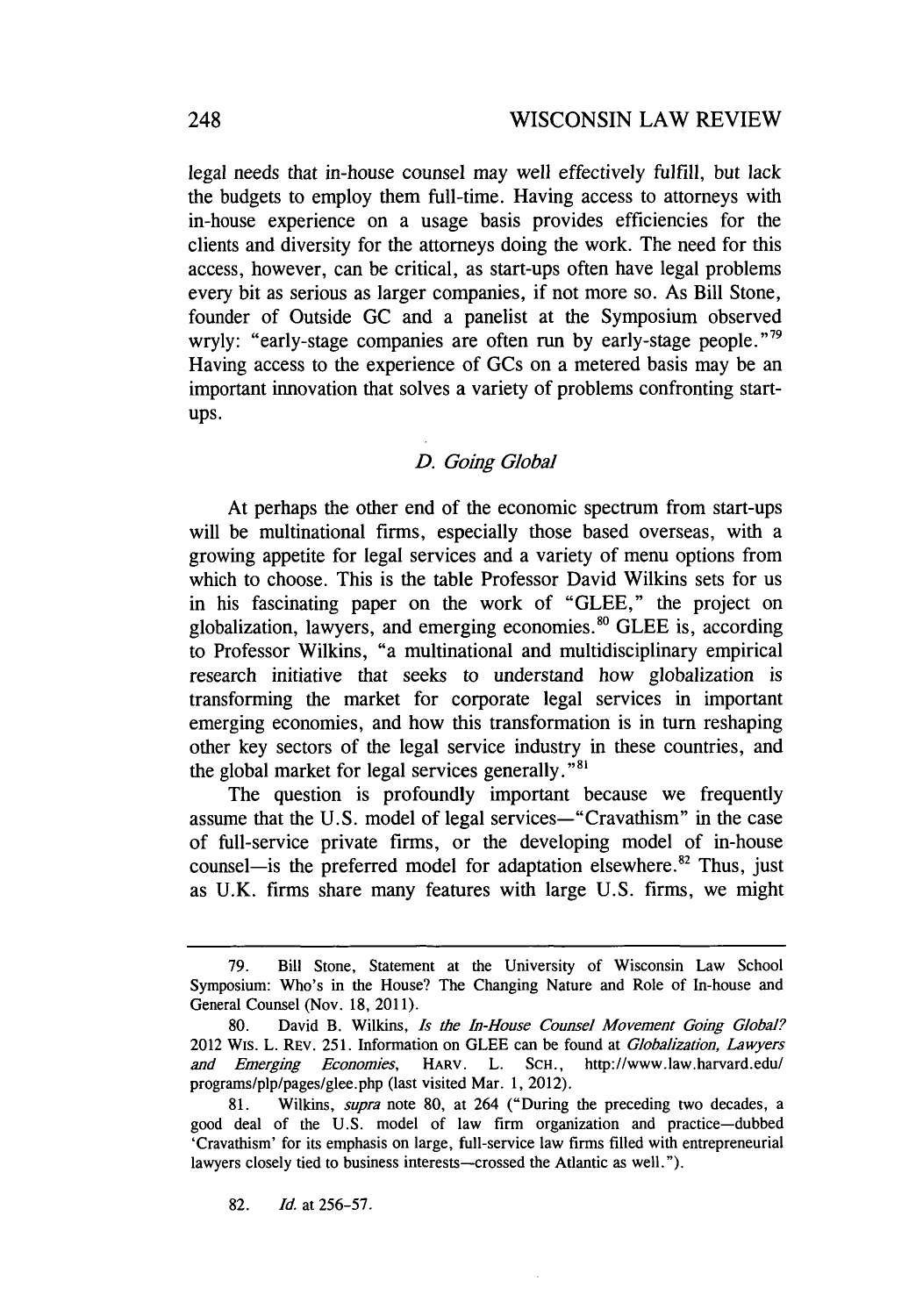expect the growing legal markets of Brazil, India, and China to do the same. Drawing on a template developed by Kathryn Hendley's study of in-house counsel in Russia, 83 Wilkins and his team observe that, while the in-house counsel movement is, indeed, "going global," local pressures, practices, and norms will challenge some of the fundamental goals of the in-house counsel movement, and indeed of traditional ideals of lawyer professionalism generally. 84

#### *E. Foreign Corrupt Practices Act*

Perhaps one of the more acute problems created by globalization for in-house counsel involves compliance with the U.S. Foreign Corrupt Practices Act (FCPA).<sup>85</sup> Among other things, the FCPA criminalizes bribes by U.S. firms of foreign officials. Because payments that may be construed as bribes can be an important part of doing business in many foreign economies-especially growing economies such as China and India-the problem for in-house counsel of multinational firms is clear: As Daniel Chow observes in his contribution to the Symposium, the FCPA's proscription on bribery "could capture a multitude of transactions that occur on a daily basis in China. "86

The problem of FCPA compliance is, of course, common for all multinational firms with a presence in the United States. But, as Joseph Yockey points out, FCPA enforcement actions often result in settlements. By implication, settlements often require firms to sacrifice ostensibly non-compliant employees or agents. $^{87}$  Such decisions necessarily create problems of internal division and risk aversion, problems that will often (perhaps inevitably) land on the desk of inhouse counsel. Even as they may increasingly be "embedded" in the company, regulatory schemes such as the FCPA will in many cases pit lawyers against clients, who happen to be their co-workers. This is an important tension in any system under the rule of law.

<sup>83.</sup> *See* Kathryn Hendley, *The Role of In-House Counsel in Post-Soviet Russia in the Wake of Privatization,* 17 INT. J. LEGAL PROF. 5 (2010).

<sup>84.</sup> Wilkins, *supra* note 80, at 256.

<sup>85.</sup> *See* 15 U.S.C. §§ 78b, 78dd-1 to -3 (2006).

<sup>86.</sup> Daniel Chow, *China under the Foreign Corrupt Practices Act,* 2012 Wis. L. REV. 623, 625.

<sup>87.</sup> Joseph W. Yockey, *FCPA Settlement, Risk-Aversion, and Internal Strife,*  2012 WIS. L. REV. 687, 689.